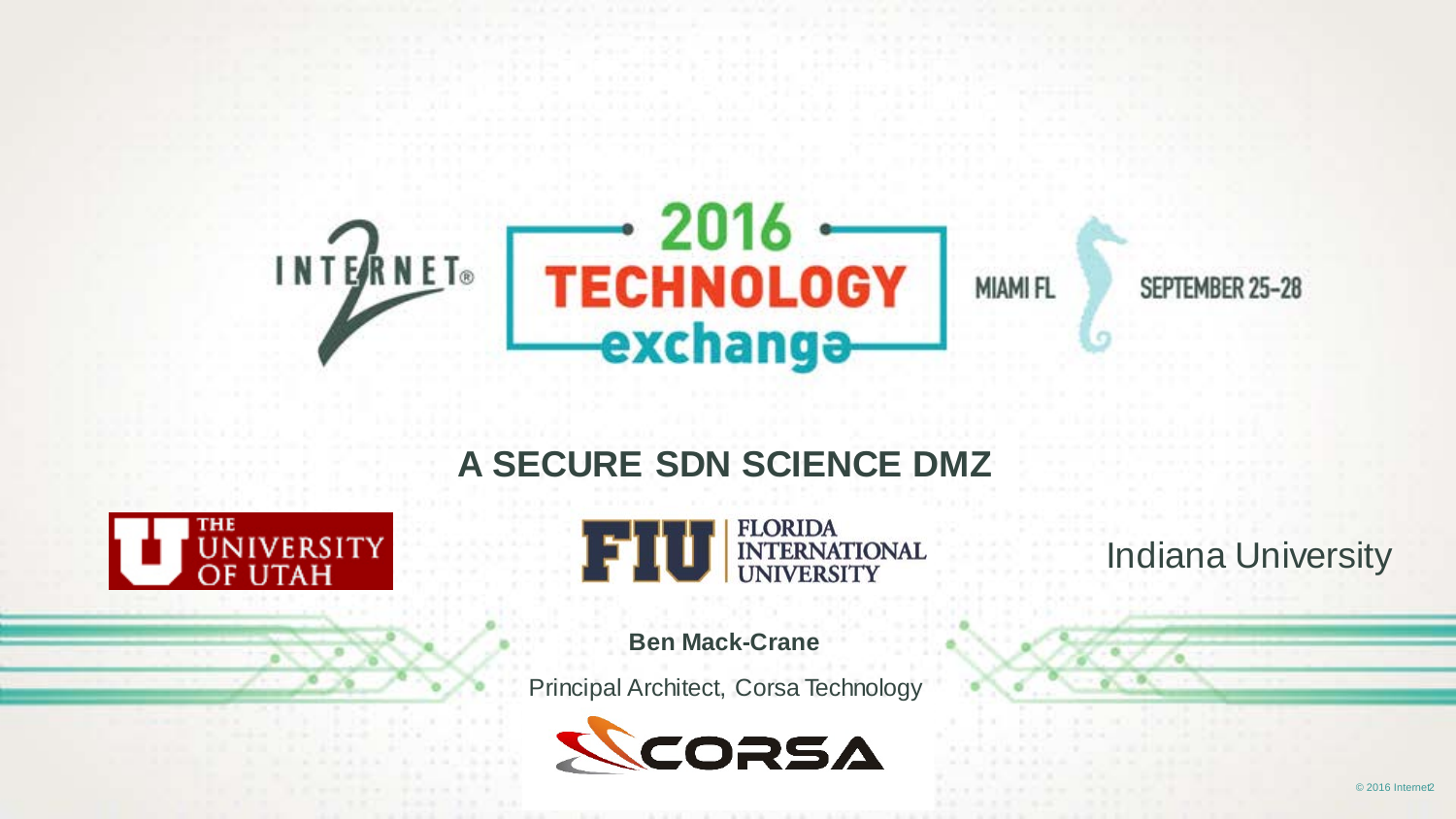#### **CONTENTS** A Secure SDN Science DMZ

- The Approach
- The Setup
- The Trial

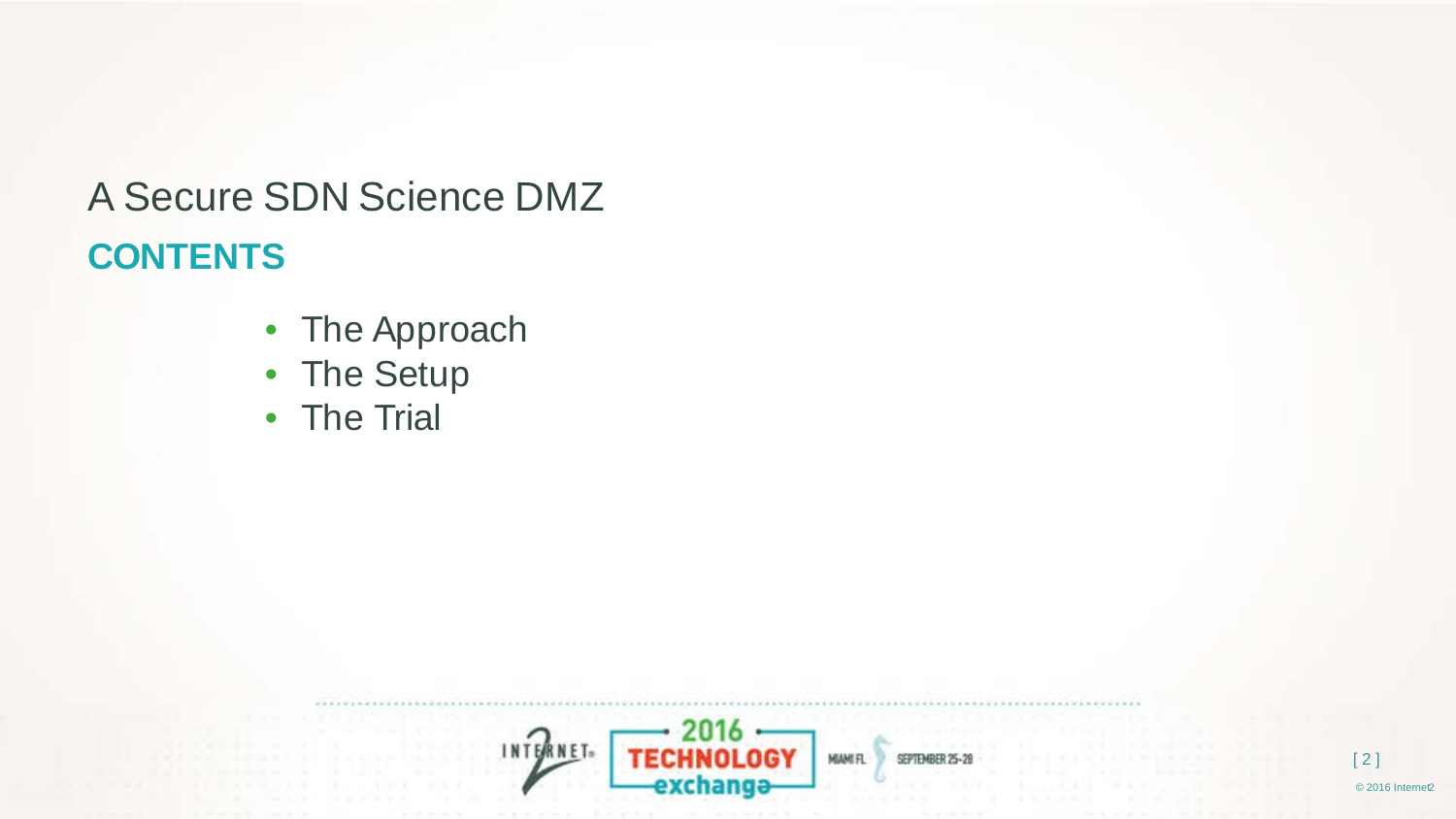#### A Secure SDN Science DMZ – The Goal

INTERNET-

- Looking for a Science DMZ design that is
	- Easy to understand
	- Relatively easy to deploy
	- Without compromising security (i.e., keeps the CISO happy), and
	- Enhances data transfer performance



HIAMI FL

exchanga

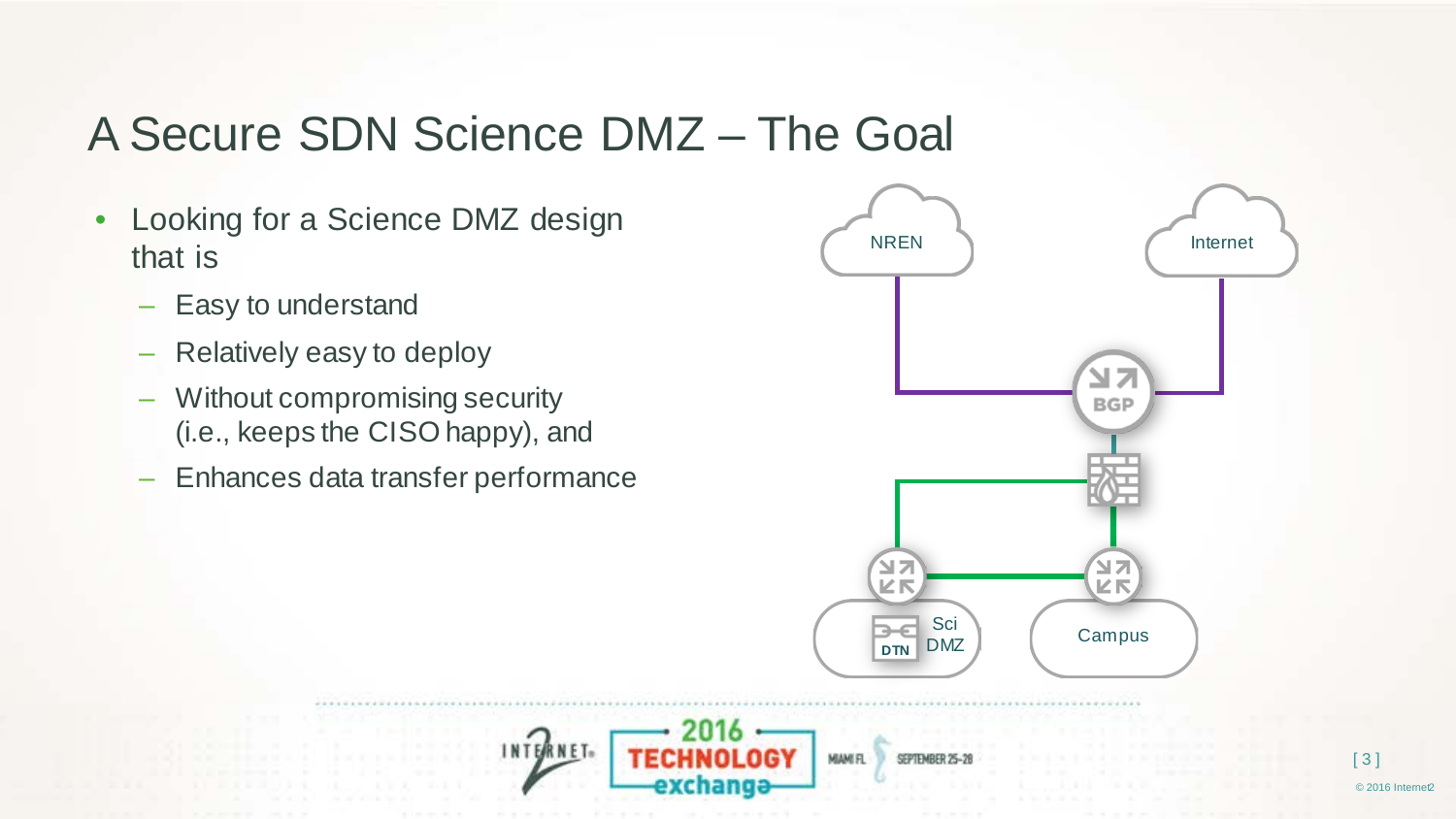#### A Secure SDN Science DMZ – The Approach

INTERNET-

- Add an SDN Science DMZ Gateway
- Don't change the (logical) topology
	- Maintain existing IP peering relationships
	- Maintain the traffic pattern that secures the campus network
- Configure static L2 connections
	- SDN gateway acts as "bump in the wire"
	- Or two bumps
	- No change to routing topology



**HIAMIFI**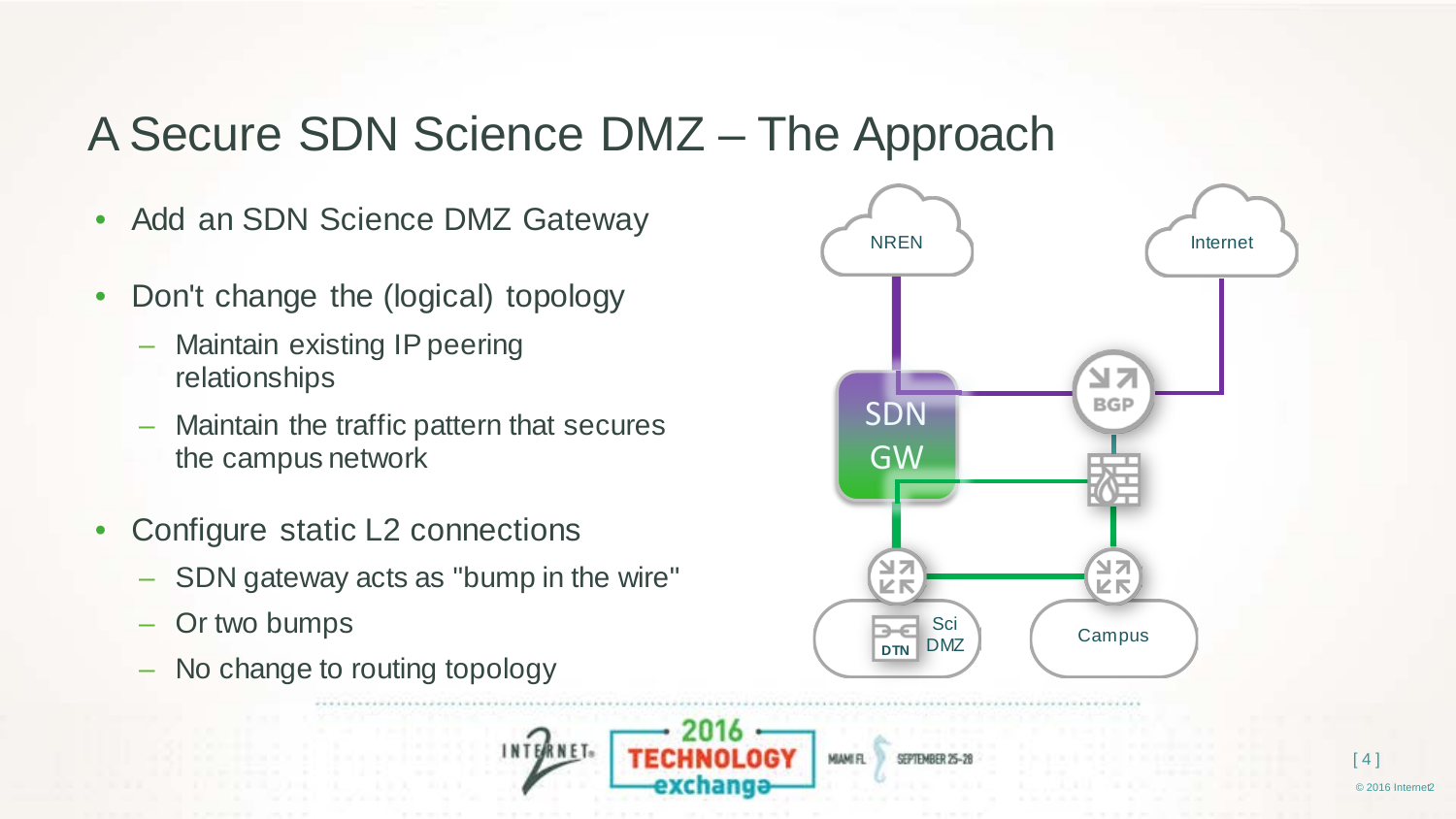#### A Secure SDN Science DMZ – Selective Routing

- Improve throughput for high volume data transfers
	- Selectively route authorized data transfer flows directly to the DMZ
	- Bypass border router and firewall
- SDN datapath controls
	- Recognize authorized data transfer flows and install per-flow routing
	- Packet headers rewritten as though they passed through router/firewall

INTERNET-



HIAMI FL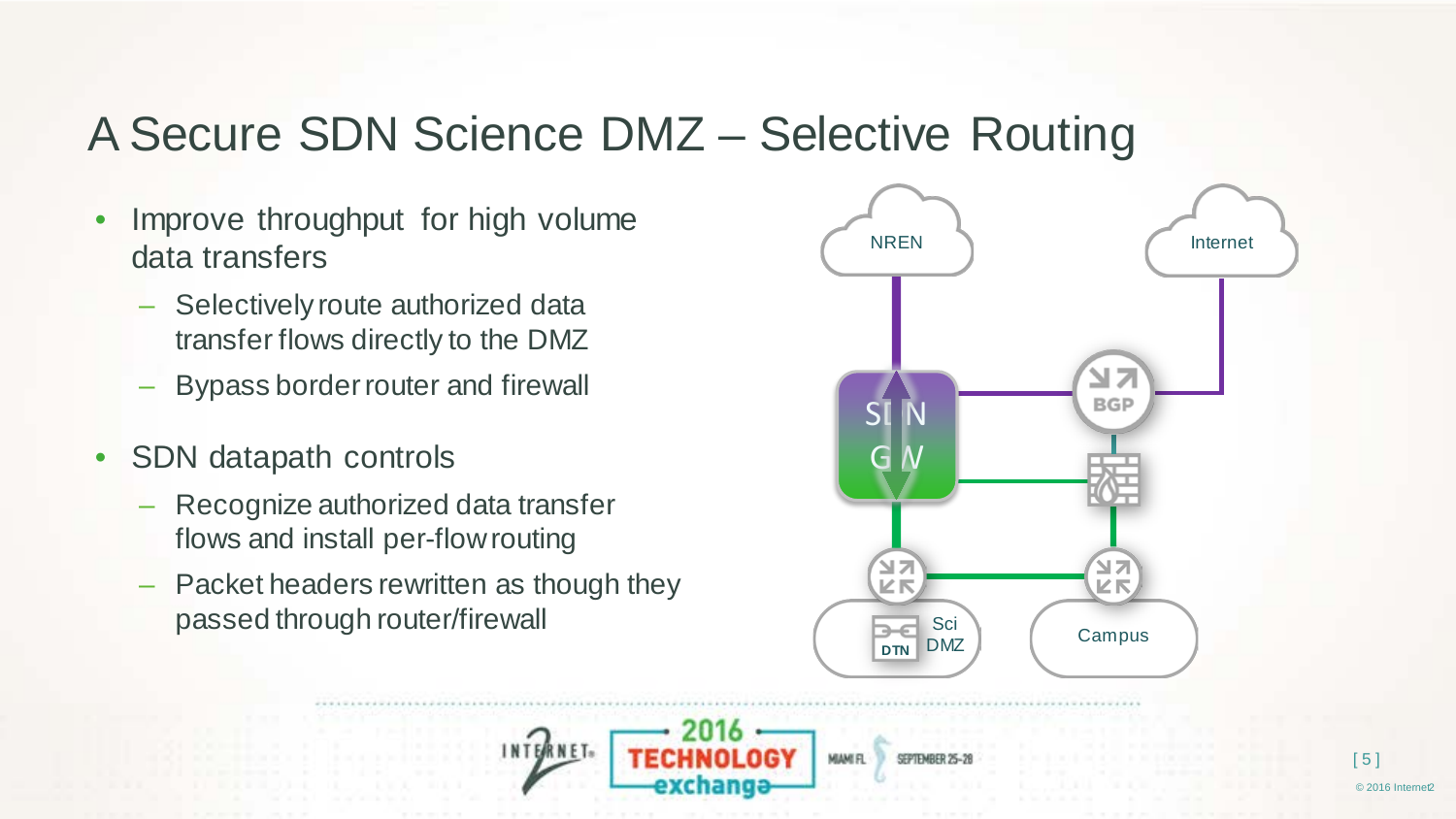#### A Secure SDN Science DMZ – The Approach (alternate)

- Add an SDN Science DMZ Gateway
- Don't change the (logical) topology
	- Maintain existing IP peering relationships
	- Maintain the traffic pattern that secures the campus network
- Configure static L2 connections
	- SDN gateway acts as "bump in the wire"
	- Similar to **SciPass** developed at IU, but without the IDS load balancer

INTERNET-



**FLIANIN**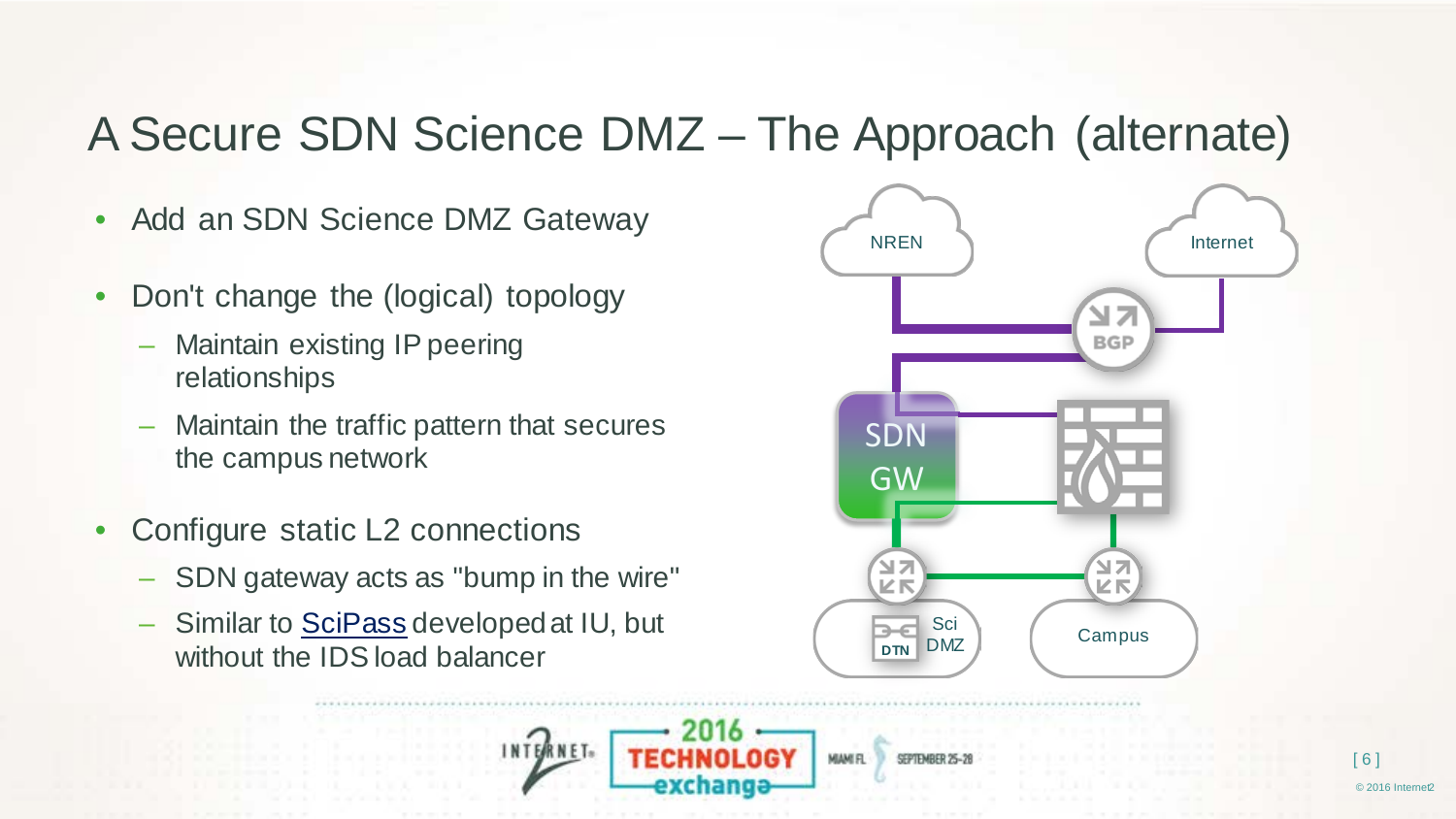#### A Secure SDN Science DMZ – Authorizing Flows

- Recognize authorizied data transfers
	- Method depends on policy
		- Learn flows using DTN source address
		- Recognize transfer control protocol
		- Integrate with transfer control system
- Globus/gridftp integration
	- Callout functions at key points in data transfer process, for example
		- post\_connect() or post\_accept() install bypass flows

INTERNET-

• post\_close() - remove bypass flows



**MIAMI FL**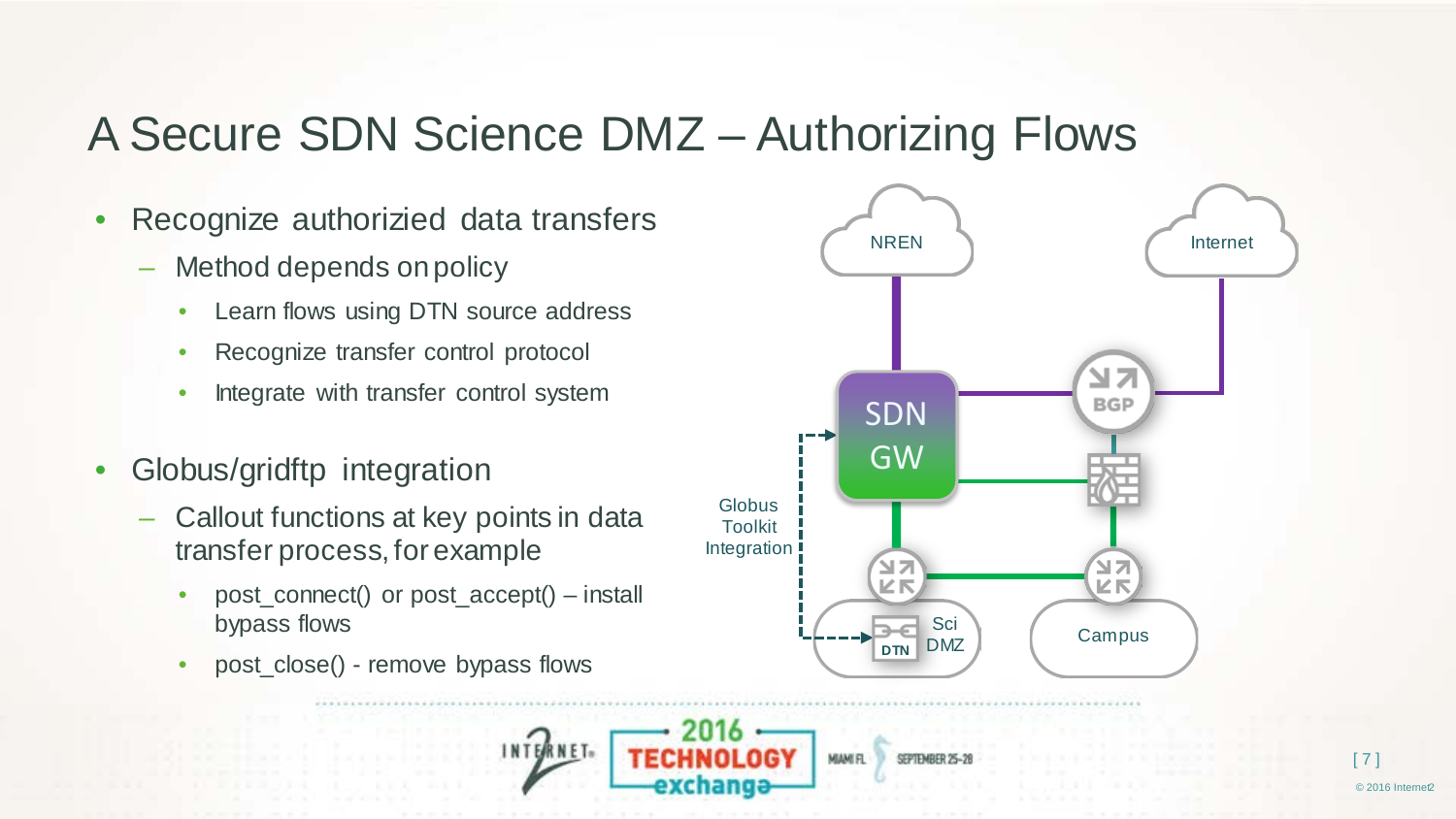### Setting up an SDN Science DMZ

Goal: Provide configuration guidance and automate as much as possible

- Switch installation, cabling and commissioning (as usual)
- Configuration of DTNs
	- As usual, plus (optional) configuration of VLAN interfaces
- Install and start SDN Controller
	- Configure interface/VID roles (WAN, Campus WAN-side, Campus DMZ-side, DMZ)
	- Controller provisions baseline connectivity (e.g., VLAN connections)
	- Configure secure connectivity to DTNs (e.g., for Globus integration)
- SDN Operation
	- Automated selective routing for authorized data transfers
	- Potential for coordination with other SDN Controllers (e.g., OESS)



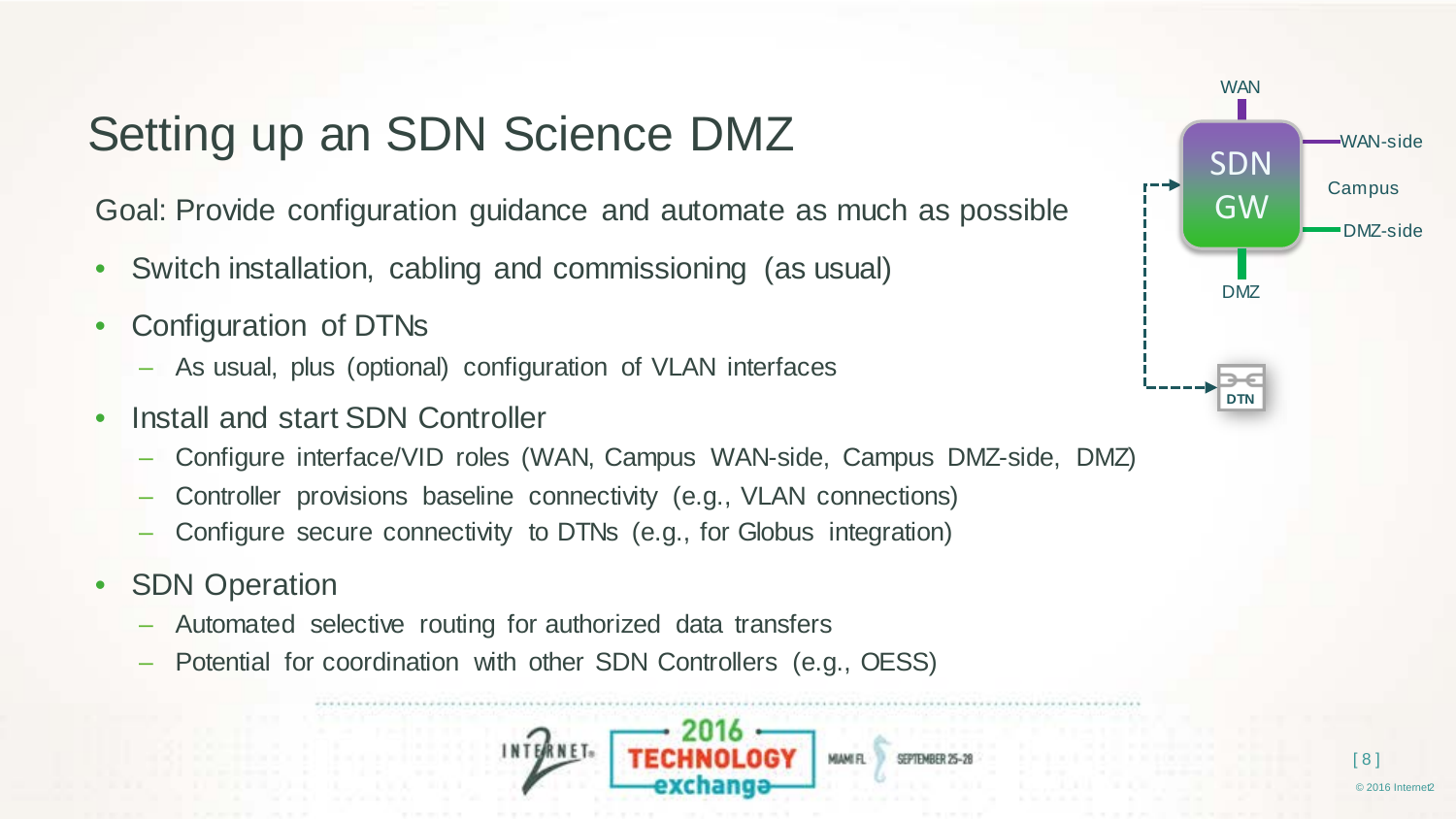#### Setting up an SDN Science DMZ – Extras

As with many networking solutions, there are opportunities for enhancement

- Potential for BGP integration if there are multiple routes to WAN
- Integration with fault recovery strategies
	- "Bump in the wire" approach intended to simplify this, but…
	- There may be benefit in other approaches
- Integration with OESS to use dynamic AL2S circuits

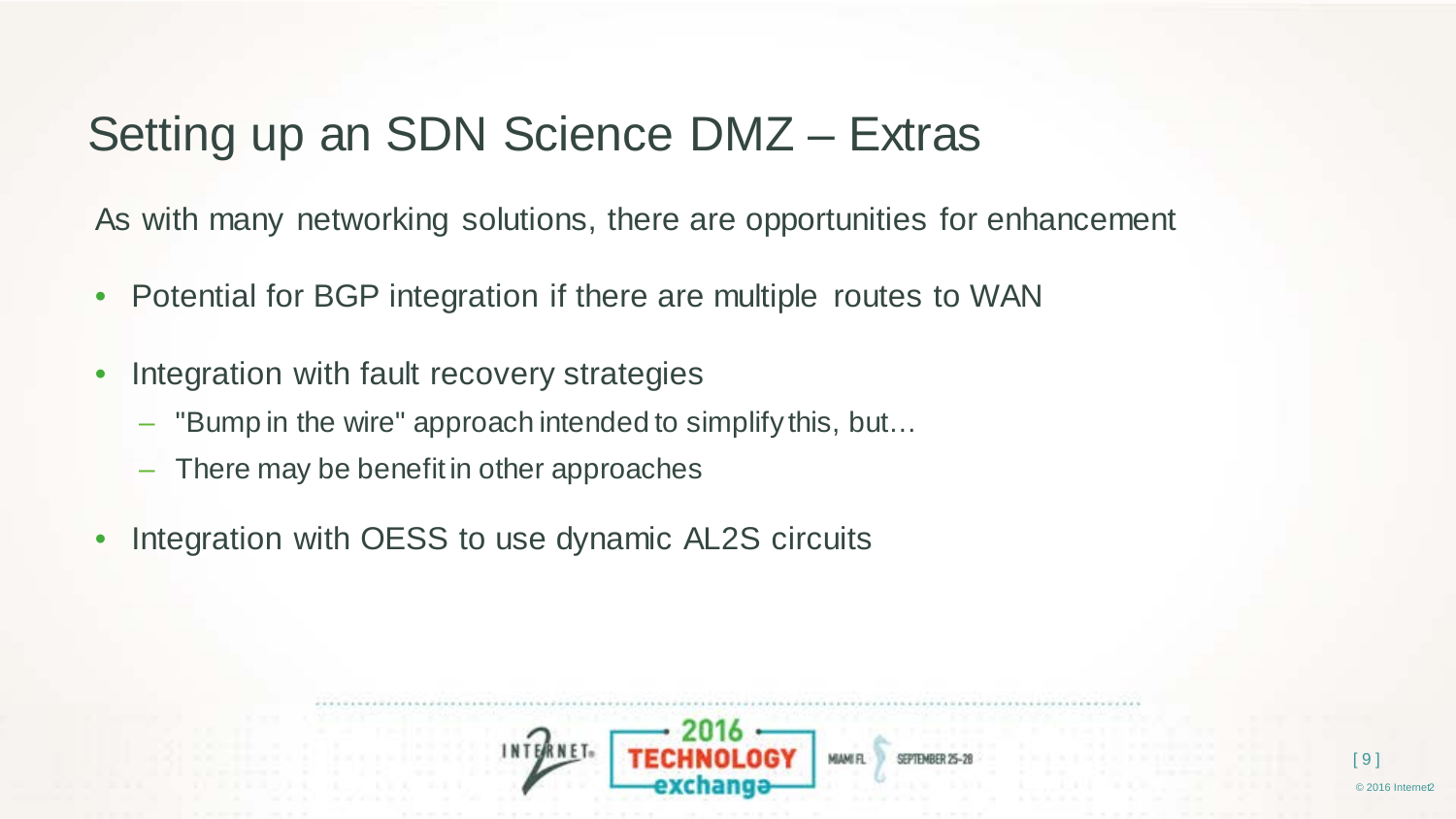#### The Trial

Goal: Investigate SDN Science DMZ configuration and performance

- We are setting up SDN switches, with attached DTNs, on three campuses
	- University of Utah (Joe Breen)
	- Florida International University (Jeronimo Bezera)
	- Indiana University (Uwe Dahlmann)
- Develop and test configuration automation
- Evaluate effectiveness of traffic management tools (e.g., flow shaping)
- Testbed for software integration



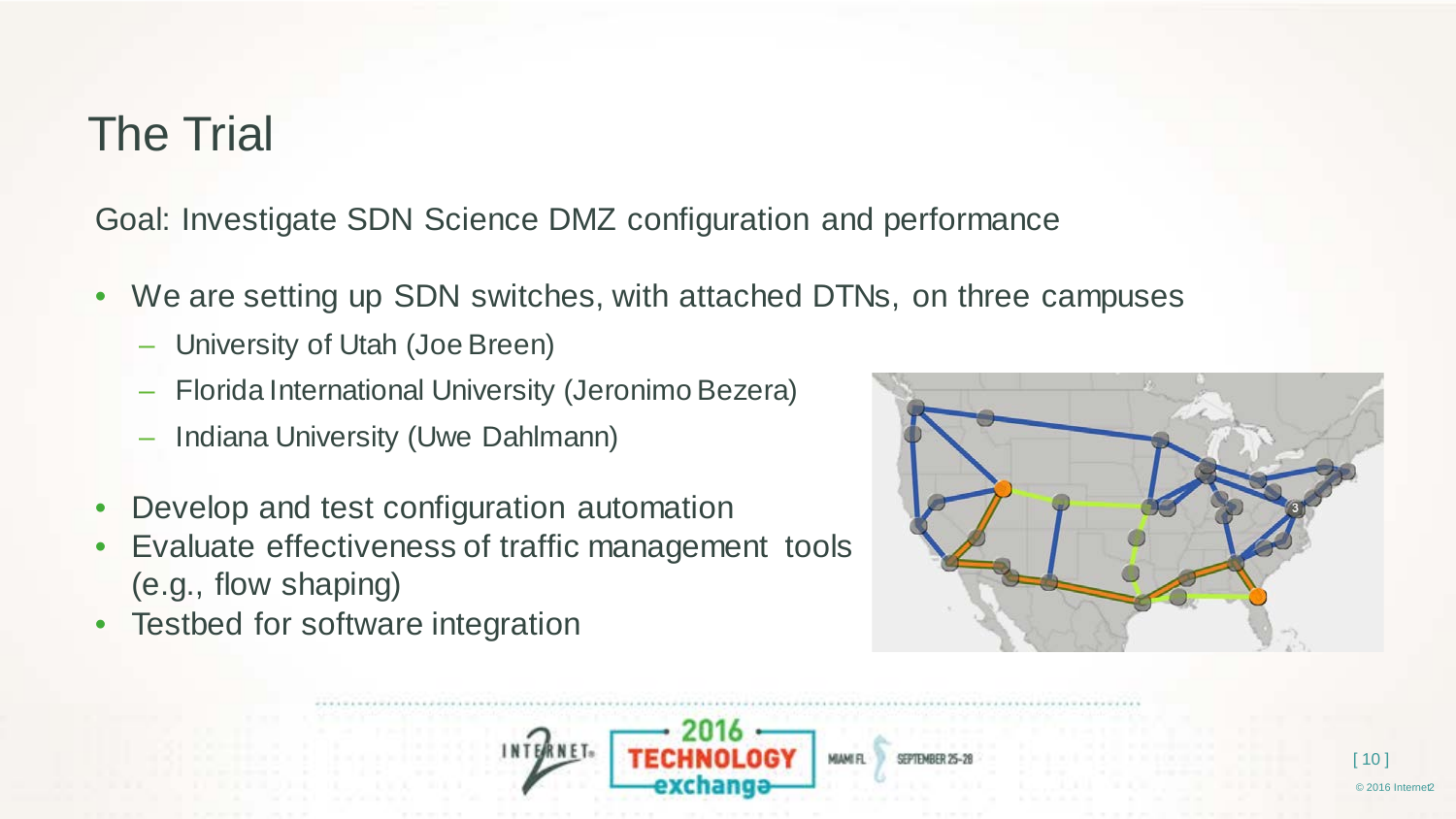# Trial Configuration

- DTN configuration
	- Internet2 CentOS image
	- Ansible playbook for additional configuration (Globus, VLAN subinterfaces)
- Switch configuration
	- Corsa SDX pipeline with flow entries implementing default L2 connectivity
	- Simple Ryu controller to capture performance data (on-switch VM)
- Internet<sub>2</sub> configuration
	- Utah-to-FIU AL2S connections to test high volume transfer performance and traffic management
	- Loopbacks for testing campus connectivity to Internet2 (regional network)

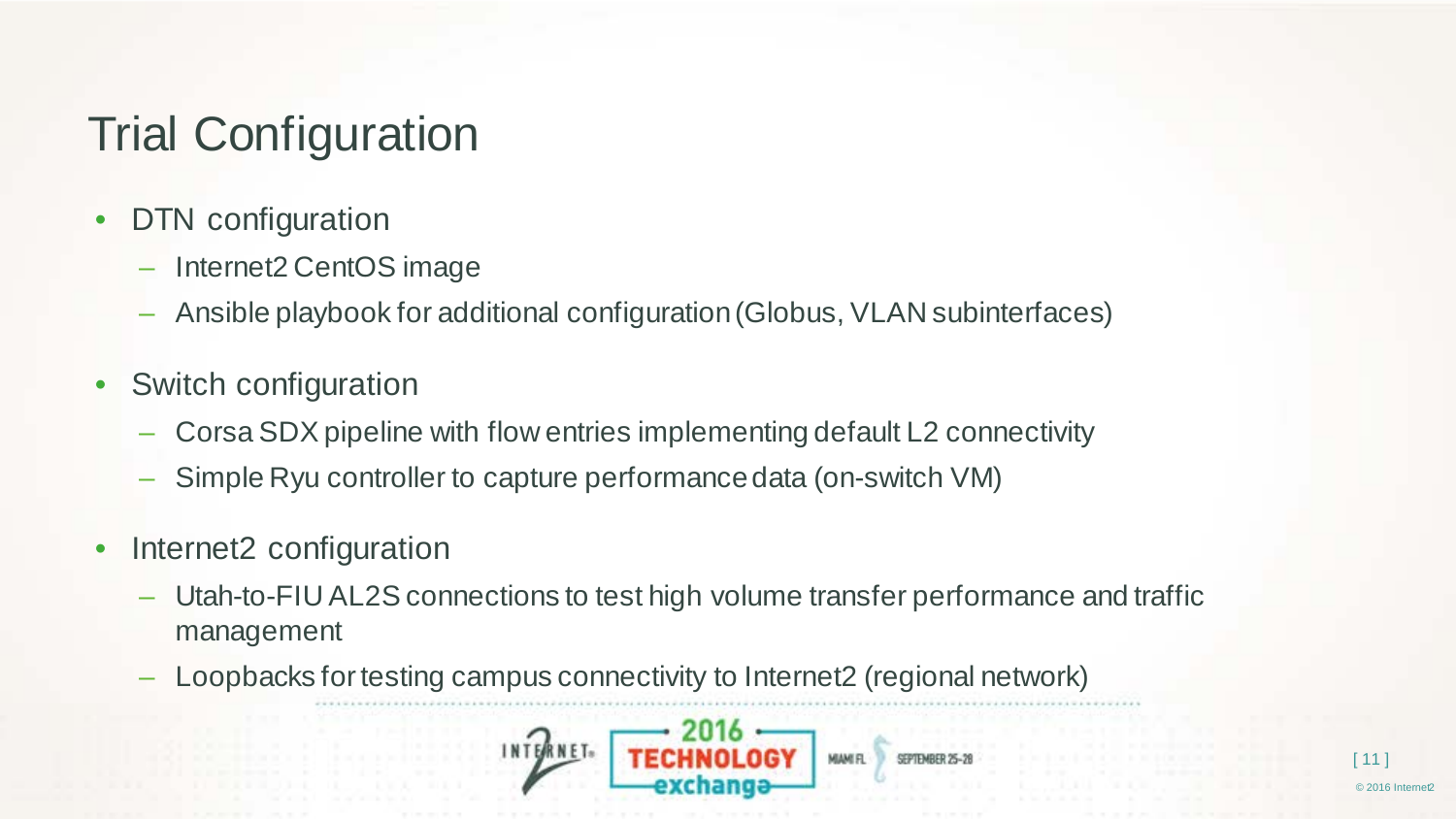#### Trials (and tribulations)

- Baseline testing
	- Ansible playbooks to do local campus testing and end-to-end testing
	- Initial tests being done with bwctl/iperf3
	- Loading measurement data into InfluxDB, viewing with Grafana
- Working toward a stable baseline
	- Default DTN configuration achieves roughly 2.5Gbps transfer rate with 60ms RTT
	- Challenge to achieve this performance in both directions between Utah and FIU
	- Challenge to test campus to Internet2 (AL2S loopback problems)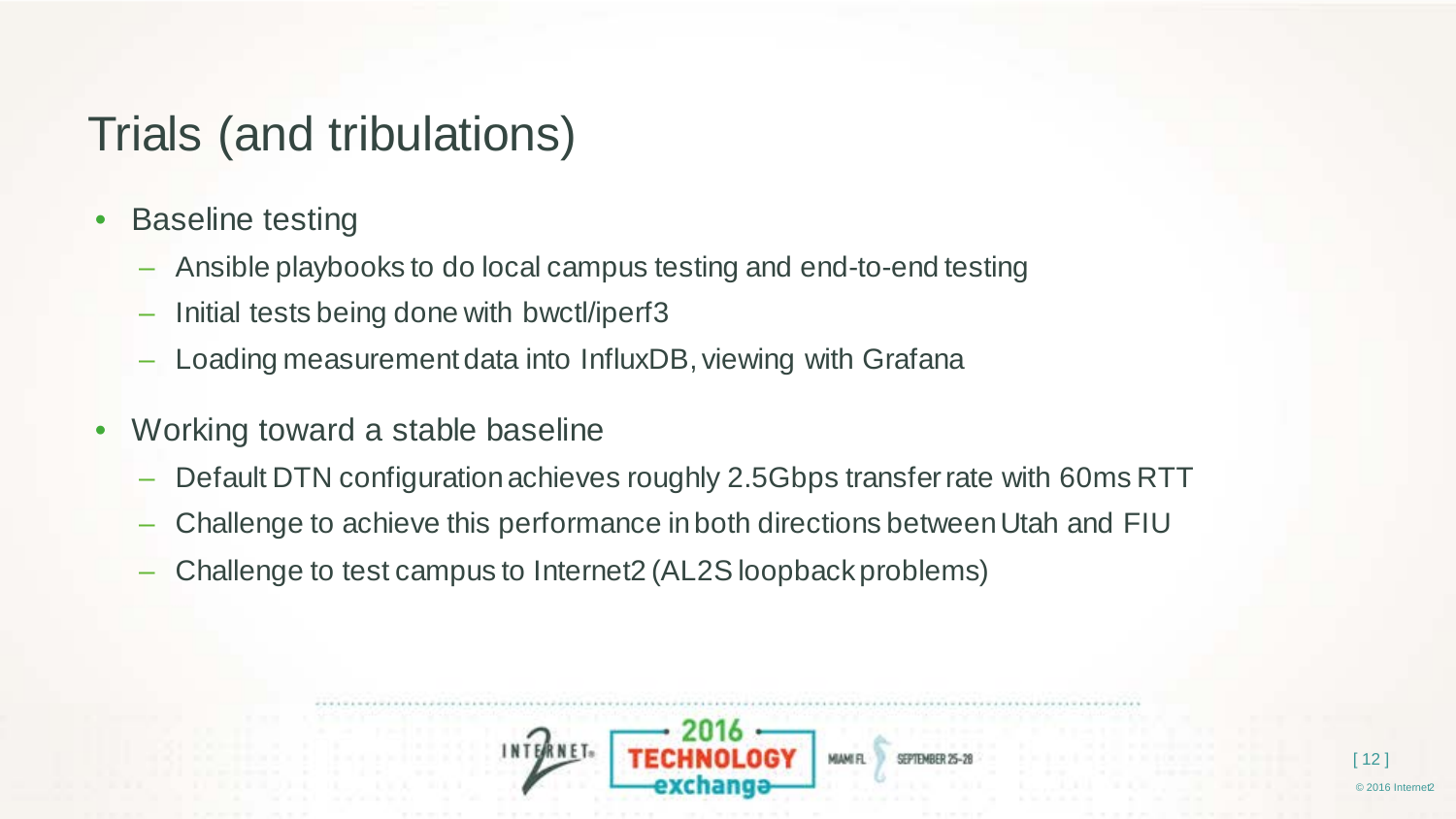#### Trials (and tribulations)



#### Fairly clean transfer Utah-to-FIU, but negligible rate FIU-to-Utah



Negligible rate Utah-to-FIU, choppy transfer rate FIU-to-Utah

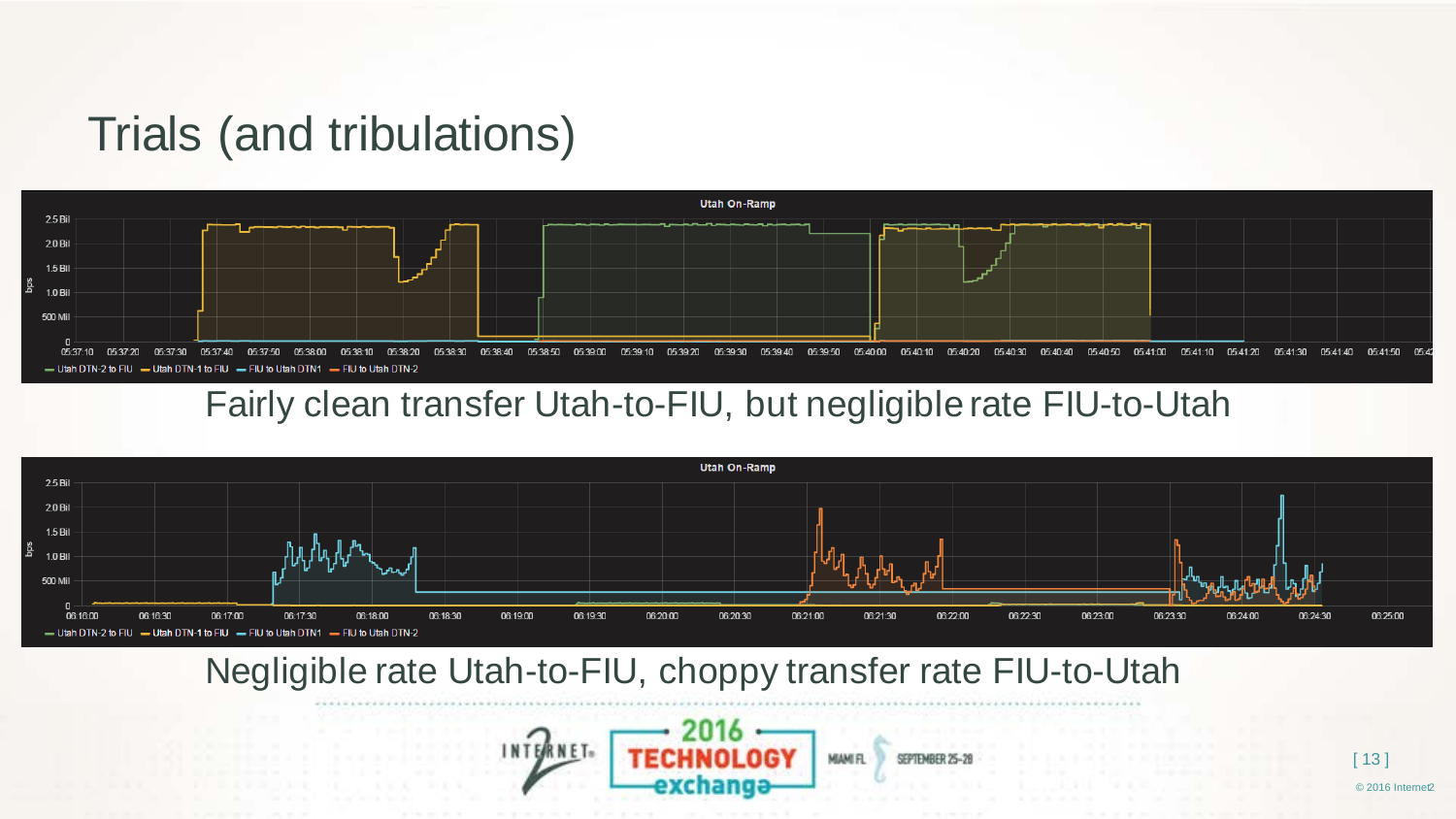#### Trials (and tribulations)

- Local test between DTNs at one campus
	- Stable transfer rate



- Same campus test looped at Internet2
	- Packet retransmission every few sec
	- What is causing this?